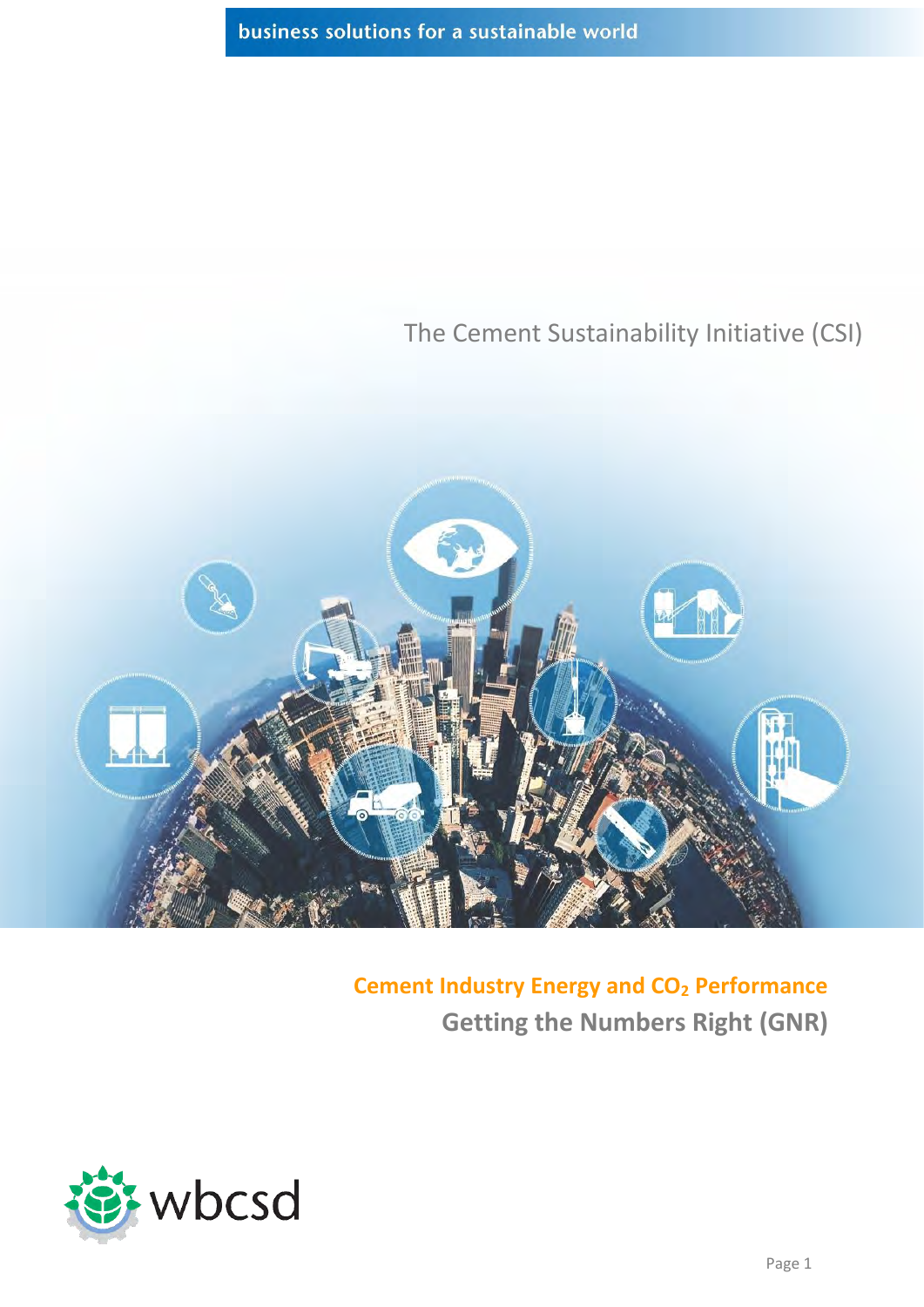# **Table of Contents**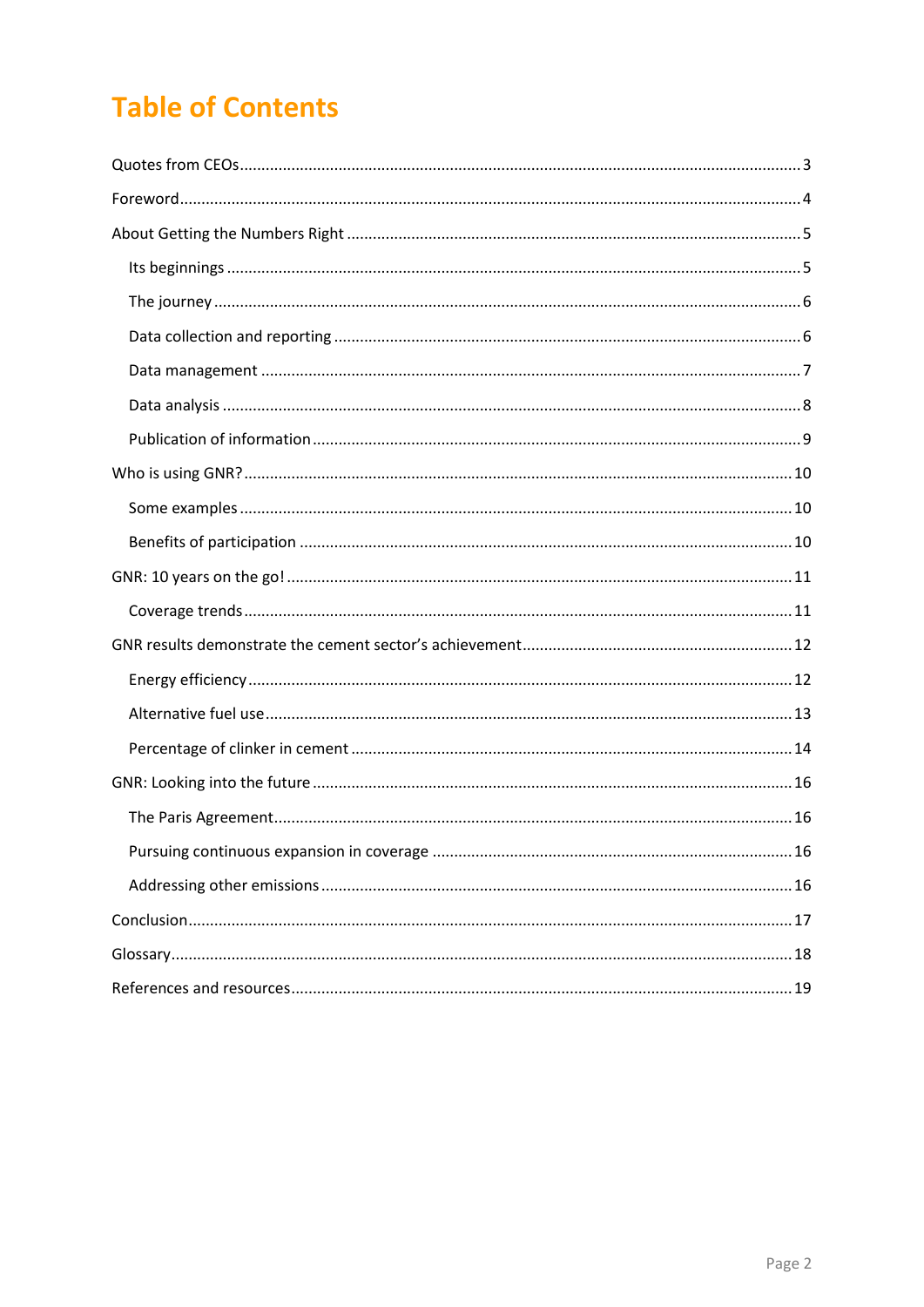## <span id="page-2-0"></span>**Quotes from CEOs**

The GNR database has played a crucial role in developing the CSI's excellent reputation among all kinds of stakeholders. Building on a rigorous protocol, external validation and independent data aggregation, it provides important information on  $CO<sub>2</sub>$  emissions and energy consumption in the cement sector to both CSI member companies and external stakeholders alike, including academia, governments, NGOs and international organizations. GNR is rightly considered a flagship project of the CSI and is certainly a model that other sectors should follow.

#### **Fernando González Olivieri**, CEO, CEMEX

Building on 15 years of collaboration, the CSI and its members are scaling up their efforts through the implementation of business solutions to the climate challenge. Getting the Numbers Right (GNR) is the focal point of this effort, showing strong commitment of all participating companies. We have to move ahead and further contribute to the transformation of the construction sector towards carbon neutrality. This will require operational excellence, innovation and a collective approach across the value chain.

### **Eric Olsen**, CEO, LafargeHolcim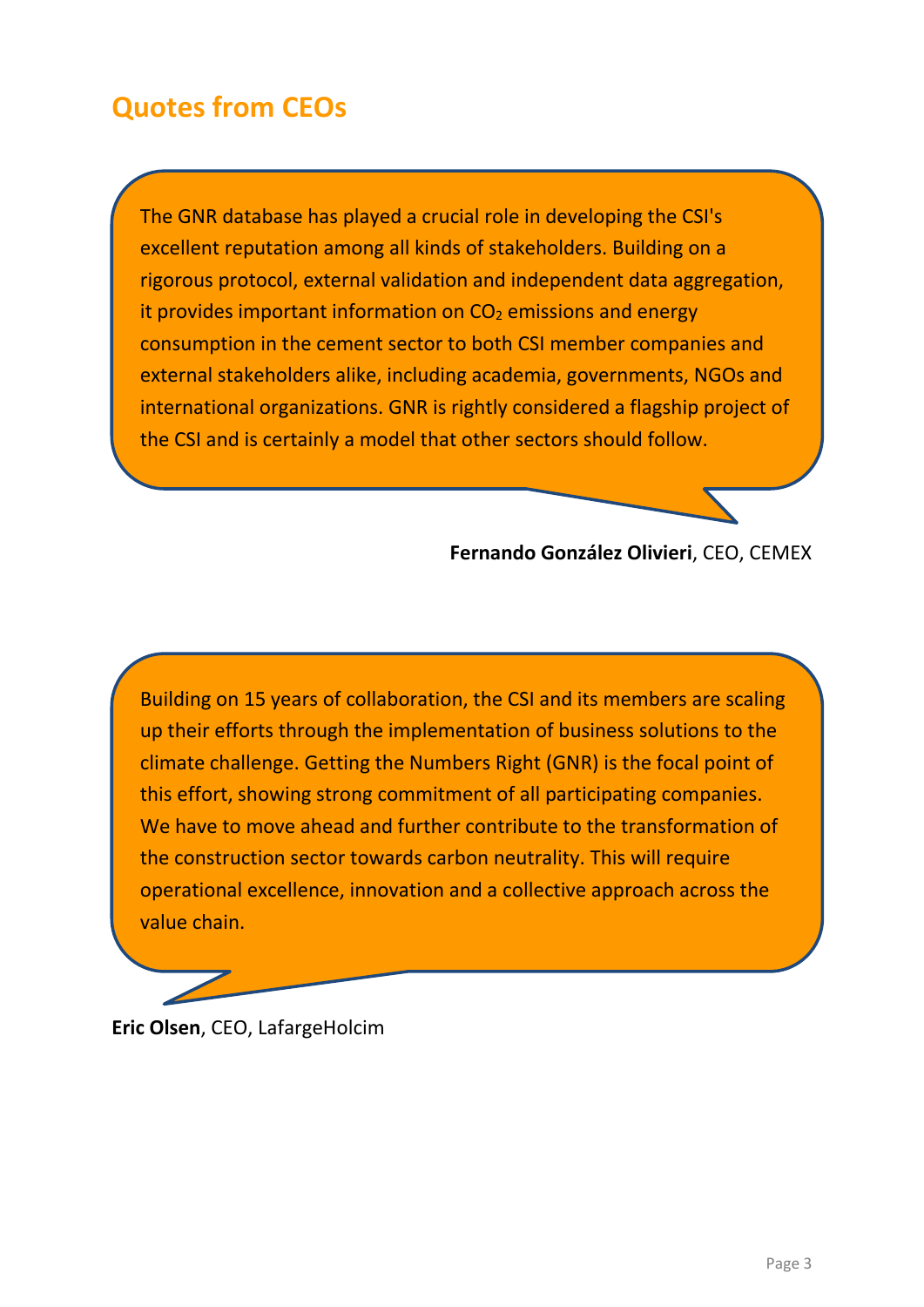### <span id="page-3-0"></span>**Foreword**

American businessman Henry Ford once said: "Coming together is a beginning, keeping together is progress and working together is success."

The Cement Sustainability Initiative (CSI) began more than 15 years ago, when 10 cement companies came together to identify possible collaborative ways to better tackle the twin challenges of climate change and  $CO<sub>2</sub>$  emissions from their sector. Animated by this collaborative spirit, they have remained together, attracted additional members to join the initiative, and progressed towards elaborating sustainable solutions through the development of transparent and commonly agreed methodologies to measure, report and verify their energy consumption and  $CO<sub>2</sub>$  emissions.

Today, several cement companies (CSI members and beyond), representing about 1,000 plants worldwide, report their energy consumption and CO<sub>2</sub> emissions according to the CSI's *CO<sub>2</sub> and Energy Accounting and Reporting Standard for the Cement Industry* (the *Cement CO<sup>2</sup> and Energy Protocol*). This instrument, known and used worldwide, is customized for use in the cement sector and based on the *Greenhouse Gas Protocol* designed by the World Business Council for Sustainable Development (WBCSD) and the World Resource Institute (WRI).

Once all companies involved started reporting according to the same methodology, the next step was the development of a sectoral database. The Getting the Numbers Right (GNR) database is unique to the industry and remains the most comprehensive public database on  $CO<sub>2</sub>$  and energy information of any industry. It offers a sound and verified analytical basis for aggregate  $CO<sub>2</sub>$  emissions and energy consumption data and allows the industry to monitor and compare performance across regions, yearon-year. It also allows CSI members to pilot the performance of their plants by benchmarking their own indicators against those of the sector. Developed and managed under strict compliance with antitrust requirements, the GNR is emblematic of the CSI's success in working together.

Indeed, what gets measured gets managed. The data—uniform, accurate and verified by third parties—drives understanding of the sector's  $CO<sub>2</sub>$  mitigation efforts and could become a baseline to define individual goals for companies and to sustain dialogue with policymakers. With various national and international schemes to manage carbon likely to emerge in the future, the use of benchmarking tools such as the GNR will become more commonplace in business planning and risk assessment.

The GNR has also underpinned important collaboration with the International Energy Agency (IEA), the International Finance Corporation (IFC) and regional cement trade associations to develop lowcarbon technology roadmaps describing the route and levers to reach  $CO<sub>2</sub>$  emissions reductions. For example, this powerful tool and its reliable data enabled the development of the ambitious Low Carbon Technology Partnerships initiative (LCTPi) for the cement sector in the run up to the Paris climate conference in December 2015.

The path to deeper success consists in expanding global and regional GNR coverage to enhance the representativeness of the sector's performance (particularly in regions and countries where coverage is limited). The CSI will continue to work with its partners to encourage industry participation in the GNR and to promote efforts of this kind in diverse areas such that other sectors can gather and develop similar or comparable tools applicable to their sector and compatible with internationally recognized methodologies.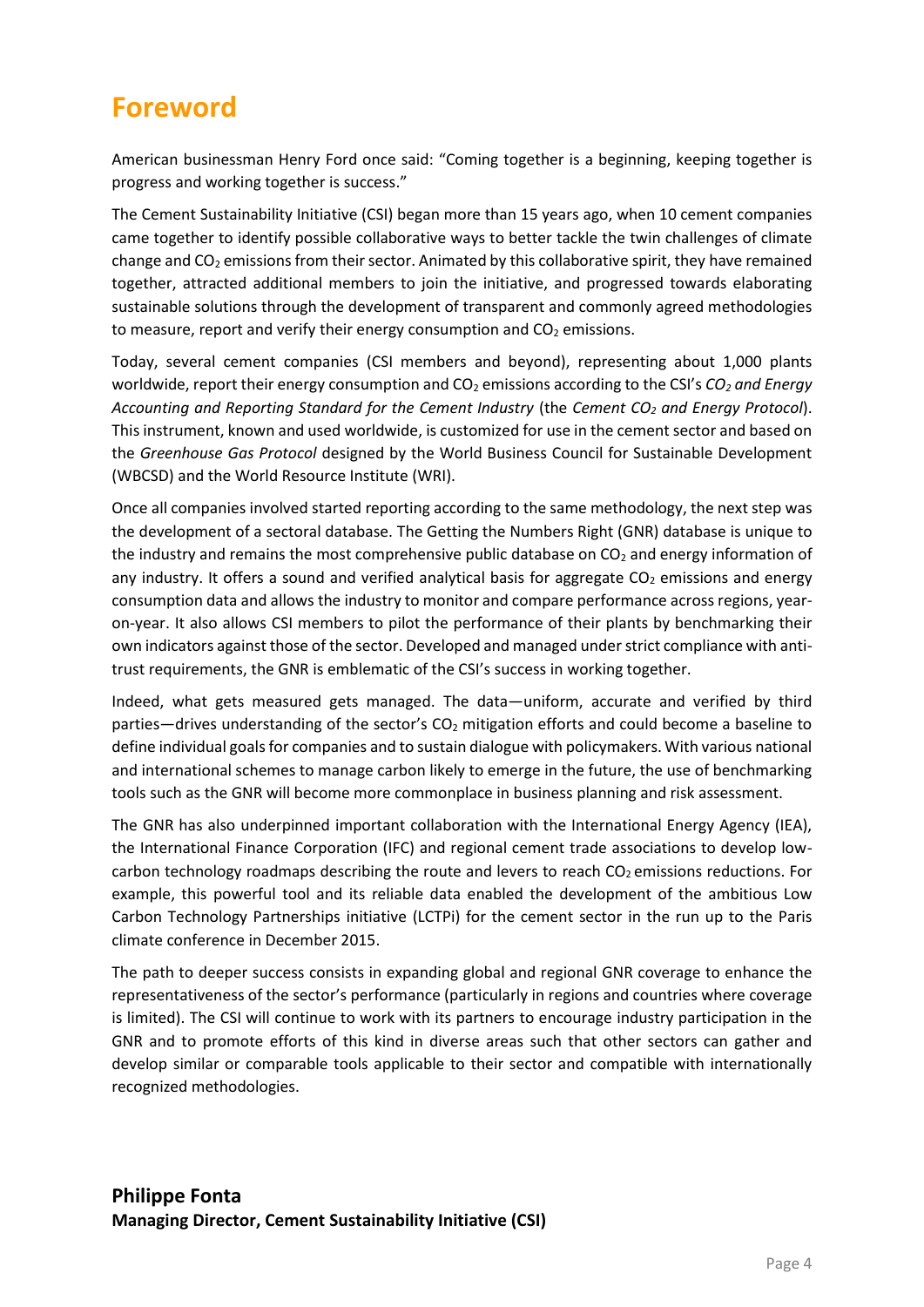### <span id="page-4-0"></span>**About Getting the Numbers Right**

Getting the Numbers Right (GNR) is an independently managed database of CO2 and energy performance information on the global cement industry. Through the database, all participating companies and interested stakeholders can access standard, Web-based reports. The database's administrators also answer individual queries about specific issues within strict confidentiality guidelines.

The database delivers uniform, accurate and verified data, and includes key emissions and performance drivers. It provides policymakers with current performance data to aid in analysis and decision-making.

The database complies with anti-trust laws and is managed by an independent third party service provider. Individual participants may only see reports based on their individual company data or aggregated results. Confidential information on individual

#### <span id="page-4-1"></span>**Its beginnings**

Almost 25 years ago, in 1992, governments came together at the United Nations Conference on Environment and Development  $(UNCED)^1$  to outline a global strategy to reduce human impact on the environment. The socalled Earth Summit was a major milestone in consolidating these concerns into tangible initiatives designed to reconcile worldwide economic development with protection of the environment. The United Nations Framework Convention on Climate Change (UNFCCC) <sup>2</sup> was one of these agreements. By 1996, the participation of business in the Earth Summit evolved into the World Business Council for Sustainable Development (WBCSD). 3

In 1999, 10 of the world's leading cement producers joined forces under the auspices of the WBCSD, seeking to identify the essentials of sustainability for their sector and to design pathways to improved performance. The group commissioned the Battelle Memorial companies or plants is neither disclosed nor made accessible, and is protected by contractual and data security measures.

Joining the GNR system provides access to state-of-the-art data and analysis of the cement industry's global and regional performance, allowing participants to benchmark their own performance, track their emissions inventories, and develop sound, data-based responses to company and regional climate management issues.

GNR's reliable data reveals the achievements of the cement industry over the years in tackling climate change. In the future, the CSI aims to expand the database's coverage and thus how the global cement industry is viewed, leading to reaching the overarching goal of reducing carbon emissions and energy consumption.

Institute 4 to review the essence of sustainability for the cement industry. The institute's 2002 report identifies critical sustainability issues for the cement industry, catalogues and evaluates industry performance, recommends actions for improvement, and provides tools for all cement producers to use in improving their performance.

Based on the results from the Battelle study, the group published an *Agenda for Action* in the same year and the Cement Sustainability Initiative (CSI) was officially launched. In the very beginning, the initiative focused primarily on CO<sup>2</sup> emissions and climate protection, the responsible use of fuels and raw materials, employee health and safety, emissions monitoring and reduction, and local impacts on land and communities. Importantly, climate change was seen as a priority issue.

1

<sup>1</sup> <http://www.un.org/geninfo/bp/enviro.html>

<sup>2</sup> <http://unfccc.int/2860.php>

<sup>3</sup> [http://www.wbcsd.org](http://www.wbcsd.org/)

<sup>4</sup> [http://www.battelle.org](http://www.battelle.org/)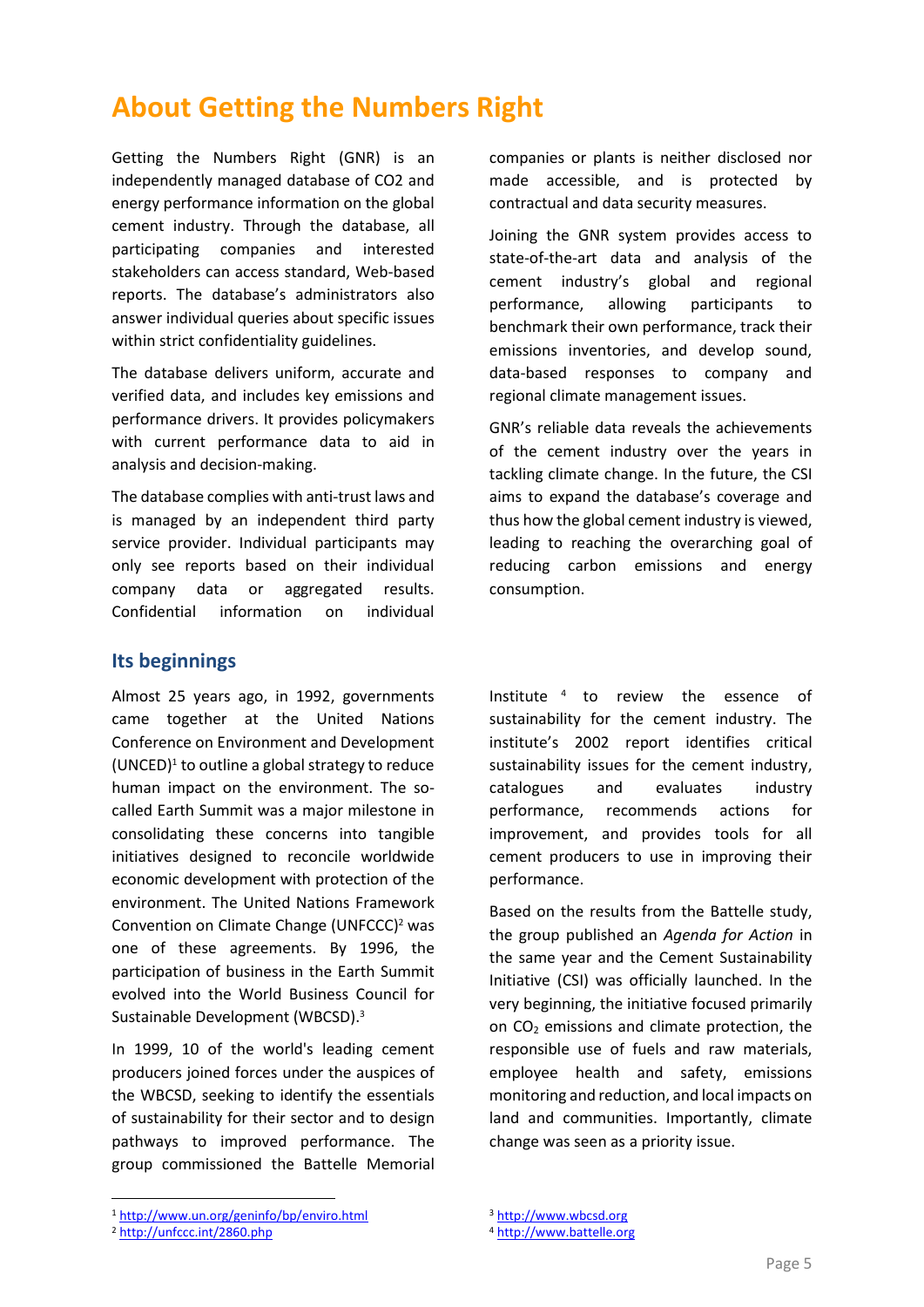In 2003, the CSI delivered a  $CO<sub>2</sub>$  emissions inventory protocol specific to the cement industry. This protocol, aligned with the World Resources Institute (WRI)<sup>5</sup>-WBCSD Greenhouse Gas (GHG) Protocol,<sup>6</sup> successfully maps the global standard for how to measure, manage and report GHG emissions throughout the

#### <span id="page-5-0"></span>**The journey**

By 2006, society's focus on climate change had intensified. The Kyoto Protocol, <sup>7</sup> agreed in 2005, was the stimulus for the design of many national and regional mitigation programs. The chief executives of CSI member companies were perplexed by the absence of reliable information on the cement sector and, indeed, by the occasional appearance of doubtful data in debates on the climate change performance of the sector. In October 2006, they committed the CSI to develop representative statistical information on  $CO<sub>2</sub>$  emissions and the energy performance of clinker and cement production, both worldwide and regionally, to serve the needs of internal and external stakeholders. The Getting the Numbers Right (GNR) database was born. The CSI appointed PricewaterhouseCoopers (PwC) <sup>8</sup> as the

#### <span id="page-5-1"></span>**Data collection and reporting**

The *CO₂ and Energy Accounting and Reporting Standard for the Cement Industry*<sup>11</sup> is the basic building block of the GNR. Version 3.1 (published in 2011) is the current version in use. Developments have focused on clearer definitions of emission drivers, such as fuel types, clinker substitutes, power consumption and material chemistry. Each GNR participant reports according to the *Cement CO<sup>2</sup> and Energy Protocol* every year for each of its operating facilities. The facility-level information is grouped into national reports before data is collected by PwC. To ensure a

**.** 

complicated cement making process. It has become a valuable tool for the cement sector, with its focus on the drivers of emissions in addition to the emissions themselves. It offers users practical insights into their climate change performance and possible mitigation strategies.

database's independent, confidential manager.

The first GNR report was published in 2007. Annual reports have been published each year since, with data available at [www.wbcsdcement.org/GNR.](http://www.wbcsdcement.org/GNR)

Data from GNR has been used in the creation of baselines for Clean Development Mechanism (CDM) <sup>9</sup> projects, in the development of national and global sectoral roadmaps, <sup>10</sup> in the modelling of national mitigation strategies, and in the preparation of corporate carbon emissions reduction plans. GNR has charted the progress of the cement sector since 1990 in improving energy efficiency and reducing  $CO<sub>2</sub>$  emissions. It has become the leading sectoral database on climate change.

high standard of data collection and reporting, GNR provides training to all participants.

Complying with strict anti-trust requirements, GNR does not publish data for any year within 12 months of its calendar year end. For that reason, data collection for any year begins in September of the following year. Additionally, reports on individual participants are not available except to the participant alone. Corporate reports are made available to participating companies exclusively.

PwC provides an automated collection tool to help participants in uploading their data. This

<sup>5</sup> [http://www.wri.org](http://www.wri.org/)

<sup>6</sup> [http://www.ghgprotocol.org](http://www.ghgprotocol.org/)

<sup>7</sup> [http://unfccc.int/kyoto\\_protocol/items/2830.php](http://unfccc.int/kyoto_protocol/items/2830.php)

<sup>8</sup> [http://www.pwc.com](http://www.pwc.com/)

<sup>9</sup> [https://cdm.unfccc.int](https://cdm.unfccc.int/)

<sup>10</sup> <http://www.wbcsdcement.org/technology>

<sup>11</sup> <http://www.wbcsdcement.org/co2protocol>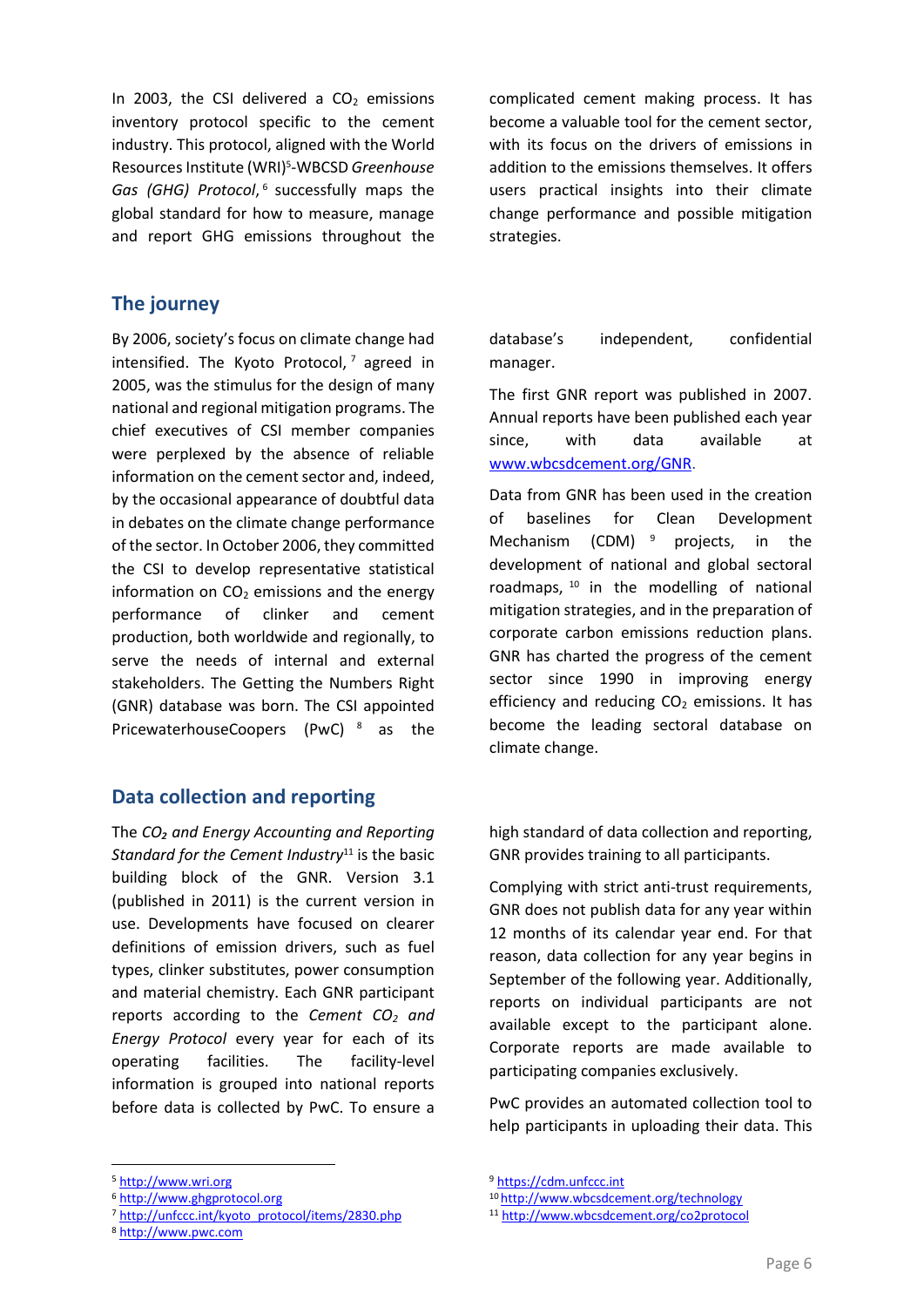tool contains a number of macros that identify errors in the reports which must be addressed before data upload. PwC carries out further checks on the uploaded data before proceeding to report development. The whole process takes about four months.

The data collected at facility level includes:

- Clinker and cement production;
- Absolute gross and net emissions;
- Thermal energy consumption and fuel details;
- Power consumption;
- Process emissions:
- Use of mineral components and the proportion of clinker in cement.

As in all businesses, acquisitions, divestments and mergers occur regularly. To ensure company reports cover the correct scope and include historical data for newly participating facilities, the data collection each year includes all historical data for each participant. Therefore, historical reports for particular regions and countries change occasionally.

Participation in GNR is open to all cement producers and is not limited to CSI members. In the current database, a notable number of cement producers in Europe and in Latin America are reporting via their respective regional trade associations.

#### <span id="page-6-0"></span>**Data management**

Verification of data and governance of data handling are crucial elements of the GNR project.

#### **Verification**

All CSI members ensure that the data reported to the GNR is independently verified to the minimum of a "moderate" assurance standard.

The data of those facilities operating within emissions trading schemes (for instance, the European Union Emissions Trading System (EU  $ETS$ <sup>12</sup>) is normally verified to a "reasonable" level to comply with the specific requirements of the respective schemes.

GNR expects participating companies that are not members of the CSI to commission independent verification and strongly encourages them to adopt data assurance practices as part of their participation.

In 2014, participants reported that 42% of data was verified to a reasonable standard, with 35% verified to a moderate standard.

#### **Governance**

**.** 

**PwC** operates the GNR database according to separate contractual confidentiality agreements with the CSI and with participating companies. Only PwC analysts, who have committed to these confidentiality agreements, have access to the data. All CSI and GNR management teams are strictly forbidden from accessing the data.

As the independent manager of the GNR system, PwC is responsible for ensuring that any data which can be traced back to individual companies or plants will neither be disclosed nor made accessible to any unauthorized internal and external stakeholder. PwC also provides a guarantee of non-disclosure of confidential information and compliance with competition law.

The requirement to maintain confidentiality also prevents the release of individual facility data in GNR reports. Only consolidated data is published to ensure no inference can be made about specific facilities or individual participants.

As a general rule, there must be four or more independent operators in a country for aggregated reports on the country to be

<sup>12</sup> [http://ec.europa.eu/clima/policies/ets/index\\_en.htm](http://ec.europa.eu/clima/policies/ets/index_en.htm)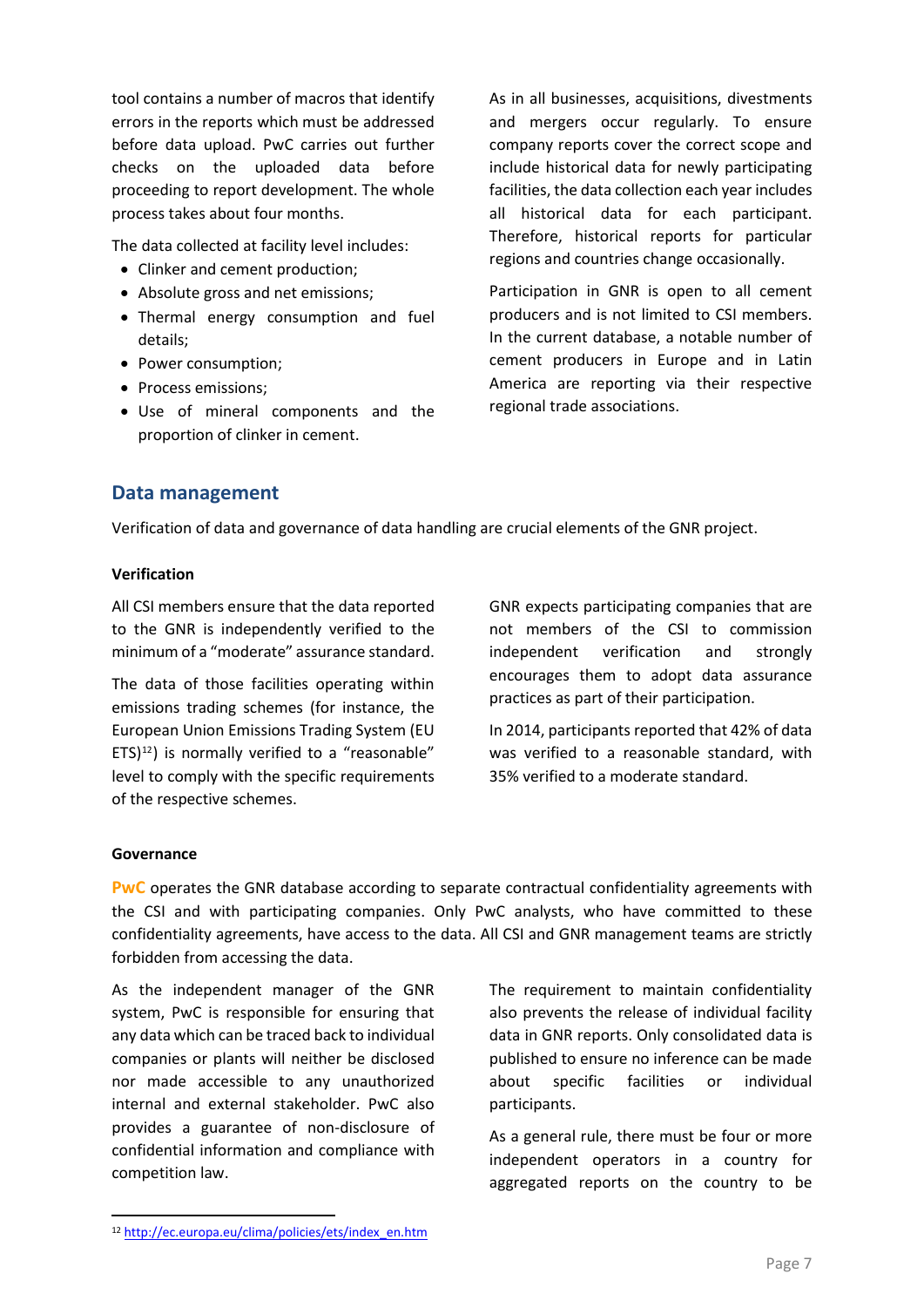released. Some GNR charts report detailed performance on a technology basis. Reporting data on a particular technology is allowed only if there are at least three facilities and three companies using that technology within the geographic scope of the report.

The **Project Management Committee (PMC)** responsible for the management of the GNR project comprises representatives of participating companies and trade associations, the CSI Secretariat and PwC. As with all project management teams, the responsibilities of the PMC cover the project budget, the smooth running of the program and the quality of the deliverables.

#### <span id="page-7-0"></span>**Data analysis**

All GNR data collected is consolidated and analyzed by PwC. Generally, all published reports are in chart form, including simple pie charts and bar charts describing actual performance and historical performance.

Additionally, cumulative frequency distributions are presented to show the profile of national or regional performance for a particular issue.



| Formula of the linear regression between 10% and 90% | $y = 1.02x + 788$                 |
|------------------------------------------------------|-----------------------------------|
| Regression coefficient (r2) between 10 % and 90%     | 0.98                              |
| <b>Weighted average</b>                              | 842 kg CO2/t clinker              |
| <b>Corresponding percentage</b>                      | 54%                               |
| <b>Standard deviation</b>                            | 101 kg CO <sub>2</sub> /t clinker |
| <b>Number of plants</b>                              | 618                               |
| Total production volume in the graph                 | 660 Mt clinker                    |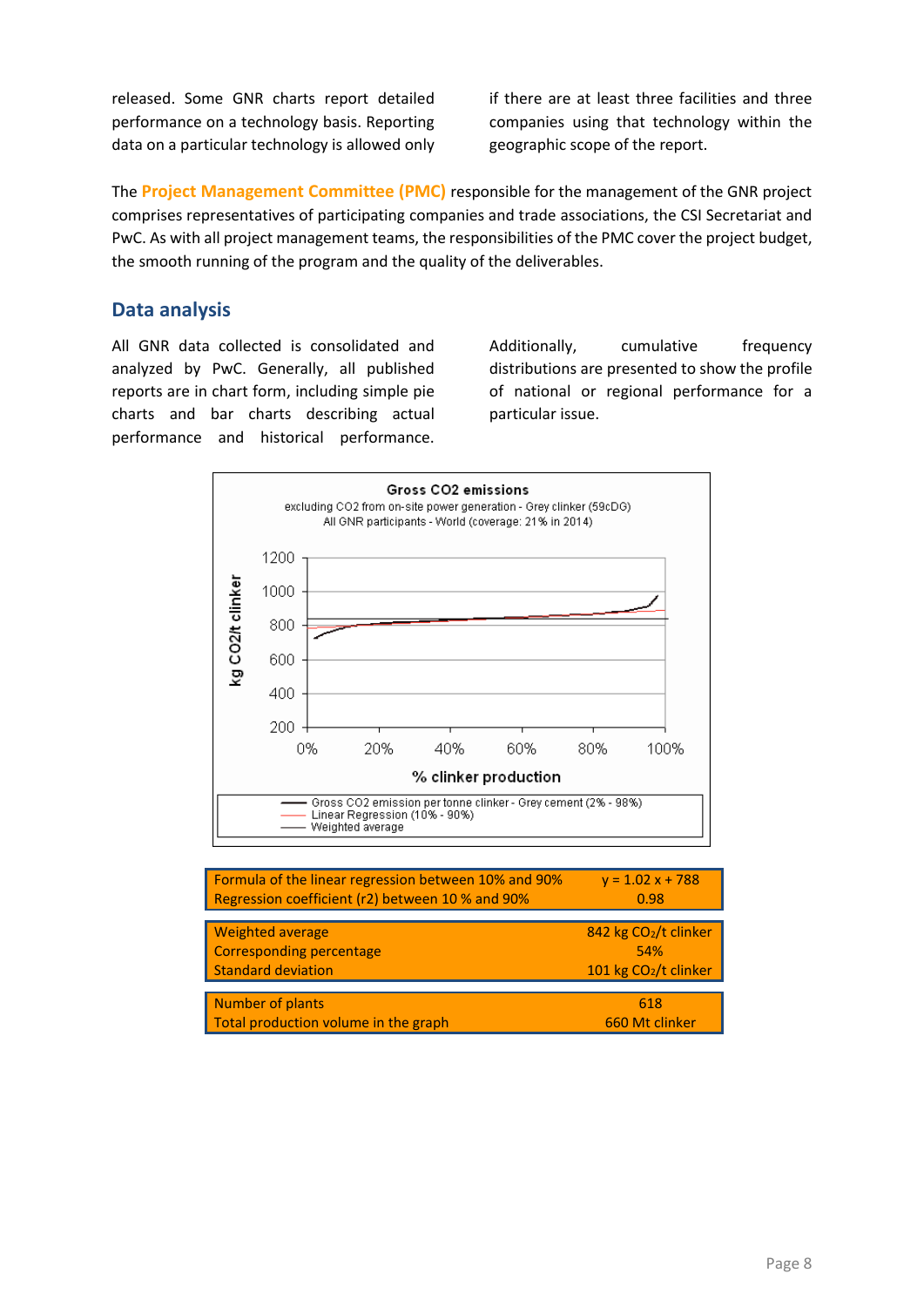The horizontal axis of cumulative frequency distributions shows the percentage of the total production that has a performance better than or equal to the corresponding value in the vertical axis. These values are called percentiles. The tenth percentile, P10, corresponds to the 10<sup>th</sup> best % in the class.

Currently, PwC's analysis generates reports for the following regions, countries and agencies.

| Africa                 | Czech Republic | Morocco, Algeria & Tunisia       |
|------------------------|----------------|----------------------------------|
| ASEAN <sup>13</sup>    | Egypt          | North America                    |
| Asia                   | EU 2814        | Philippines                      |
| Austria                | Europe         | Poland                           |
| Brazil                 | France         | South America (excluding Brazil) |
| Canada                 | Germany        | Spain                            |
| <b>CEMBUREAU</b>       | India          | Thailand                         |
| <b>Central America</b> | Italy          | UK                               |
| China, Japan & Korea   | Latin America  | US                               |
| <b>CIS</b>             | Middle East    | World                            |

### <span id="page-8-0"></span>**Publication of information**

GNR releases information and analysis in three ways:



<sup>13</sup> Association of Southeast Asian Nations

1

<sup>14</sup> The 28 member states of the European Union (EU)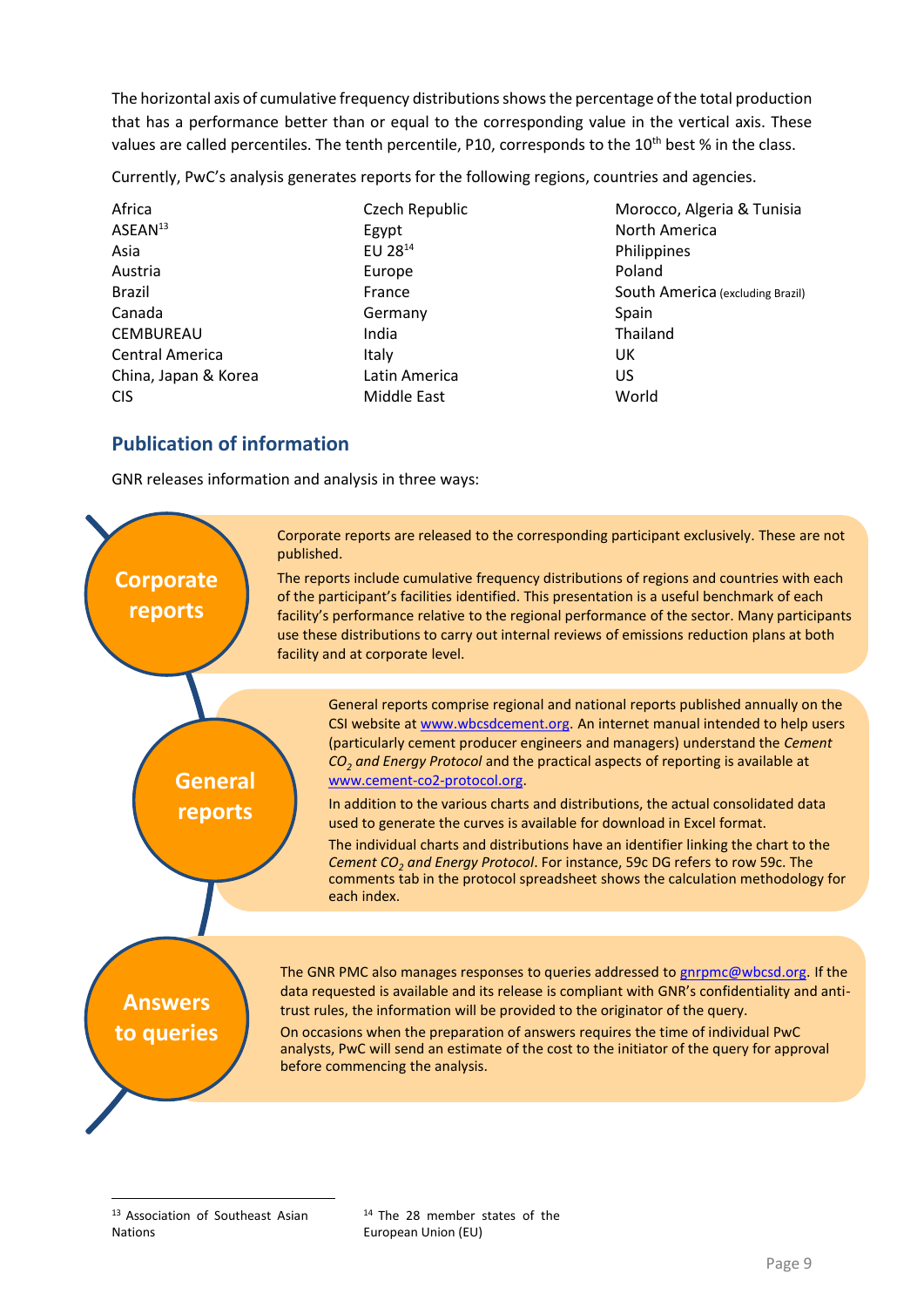### <span id="page-9-0"></span>**Who is using GNR?**

GNR reports are available to the public at [www.wbcsdcement.org/GNR.](http://www.wbcsdcement.org/GNR) An average of more than 200 visits (for 1,175 page views) per month reflects keen interest in the cement sector's climate protection performance.

#### <span id="page-9-1"></span>**Some examples**

- The California Air Resources Board <sup>15</sup> consulted GNR when modelling strategies to implement Assembly Bill 32, the California Global Warming Solutions Act of 2006. 16
- Both Italcementi and CRH, global cement manufacturing companies and CSI members, developed baselines and monitoring programs for Joint Implementation and CDM projects using GNR data and the *Cement CO<sup>2</sup> and Energy Protocol*.
- The UNFCCC has used GNR in the development and testing of standardized baselines to assess additionality of  $CO<sub>2</sub>$ emissions reduction projects under the CDM.

The most regular users of GNR data are the participating companies that regard the confidential corporate reports as excellent Economists, academics, policymakers, sector players and consultants present regular queries to the GNR PMC.

- Information from the GNR provided the baseline for the 2009 *Global Cement Technology Roadmap* <sup>17</sup> developed in partnership by the IEA<sup>18</sup> and WBCSD.
- $\bullet$  Bain and Company<sup>19</sup>, a leading business consultancy, used GNR data to prepare an energy-efficiency program for the cement sector in the Kingdom of Saudi Arabia.
- Quantis International <sup>20</sup> relied on GNR information to support default values in the Environmental Product Declaration (EPD) tool for concrete.
- The US Department of Energy<sup>21</sup> used GNR data for research into climate change mitigation.

benchmarking tools that clearly identify underperformers and provide reasonable signposts towards improvement.

#### <span id="page-9-2"></span>**Benefits of participation**

For a **cement company**, participation in GNR provides a set of well managed tools to:

- $\bullet$  Build and manage company-wide CO<sub>2</sub> inventories;
- Simulate impacts on emissions from production changes, new plant additions, closures, and technology changes;
- Benchmark company performance with other industry players at global and regional levels.

As the monetary value of  $CO<sub>2</sub>$  emissions grows, such tools are increasingly part of normal business and project analysis.

For **trade associations**, the GNR provides a credible source of verified industry-wide and regional information to anchor discussions about climate policies and their potential impacts with their respective governments.

**.** 

<sup>21</sup> [http://www.energy.gov](http://www.energy.gov/)

<sup>15</sup> [http://www.arb.ca.gov](http://www.arb.ca.gov/)

<sup>16</sup> <http://www.arb.ca.gov/cc/ab32/ab32.htm>

<sup>17</sup> <http://www.wbcsdcement.org/technology>

<sup>18</sup> [http://www.iea.org](http://www.iea.org/)

<sup>19</sup> [http://www.bain.com](http://www.bain.com/)

<sup>20</sup> [http://www.quantis-intl.com](http://www.quantis-intl.com/)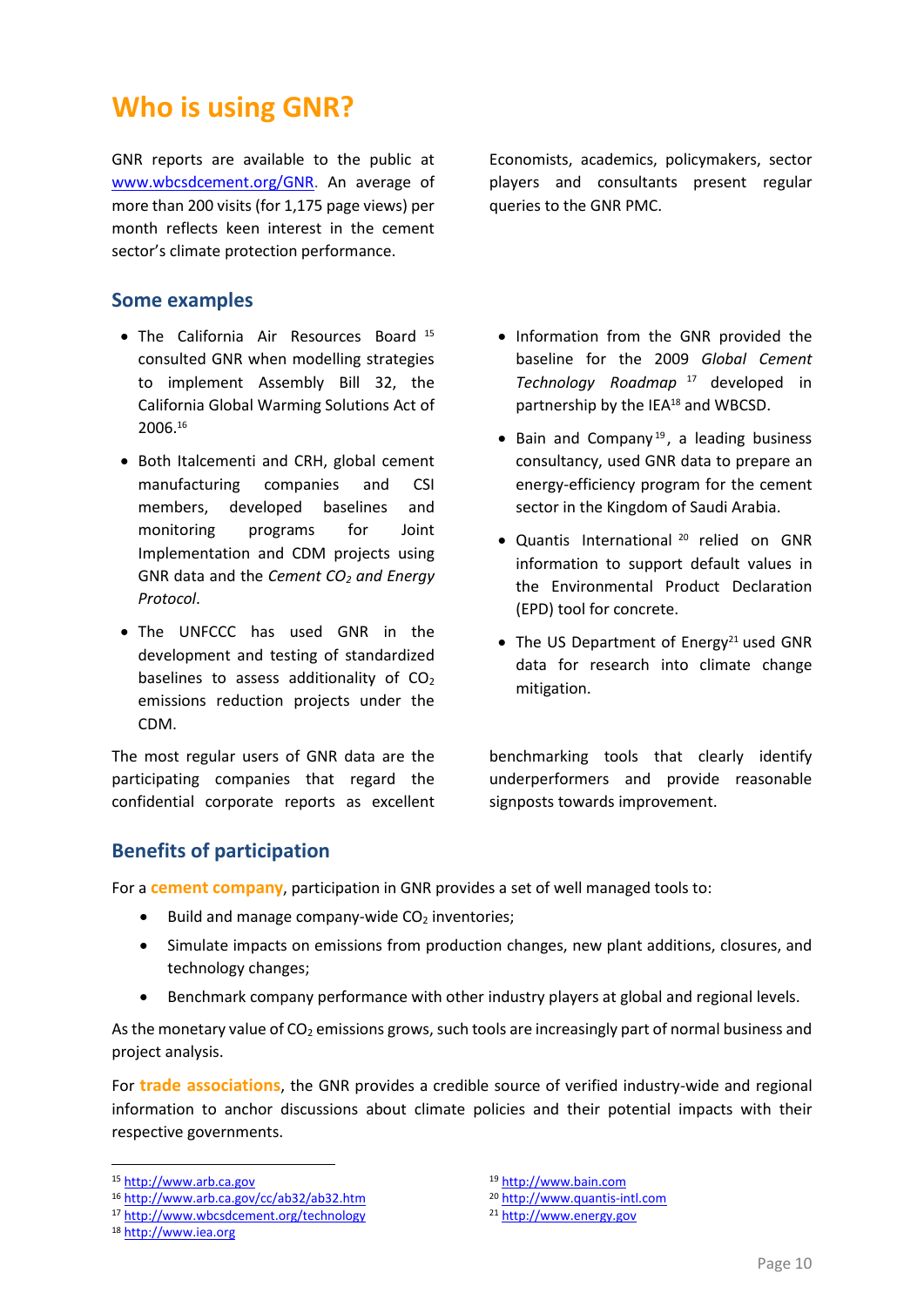### <span id="page-10-0"></span>**GNR: 10 years on the go!**

#### <span id="page-10-1"></span>**Coverage trends**

Since 2006, the CSI has focused on the GNR database's coverage. In absolute terms, the number of participating plants has grown by 33% since 1990, the initial baseline year. GNR has welcomed the participation of all cement producers, not just CSI members, since the beginning of the project.



**GNR global coverage**

The European Cement Association (CEMBUREAU) $^{22}$  joined the GNR in 2007 and the Federacion Interamericana del Cemento (FICEM) <sup>23</sup> joined in 2011. In addition to valuable reports for their members, GNR offers insights to cement trade associations on their performance relative to the rest of the world.

GNR organizes training courses for all participants and to trade associations that wish to encourage their members to participate. The courses cover the *Cement CO<sup>2</sup> and Energy Protocol* in addition to the GNR reporting tools and interpretation of reports.

The dramatic rise in China's cement production in relation to global cement volume has reduced GNR's global coverage percentage. The CSI continues to engage in discussions with Chinese cement producers and the Chinese authorities to encourage participation in the project.

**.** 

<sup>22</sup> [http://www.cembureau.be](http://www.cembureau.be/) <sup>23</sup> [http://www.ficem.org](http://www.ficem.org/)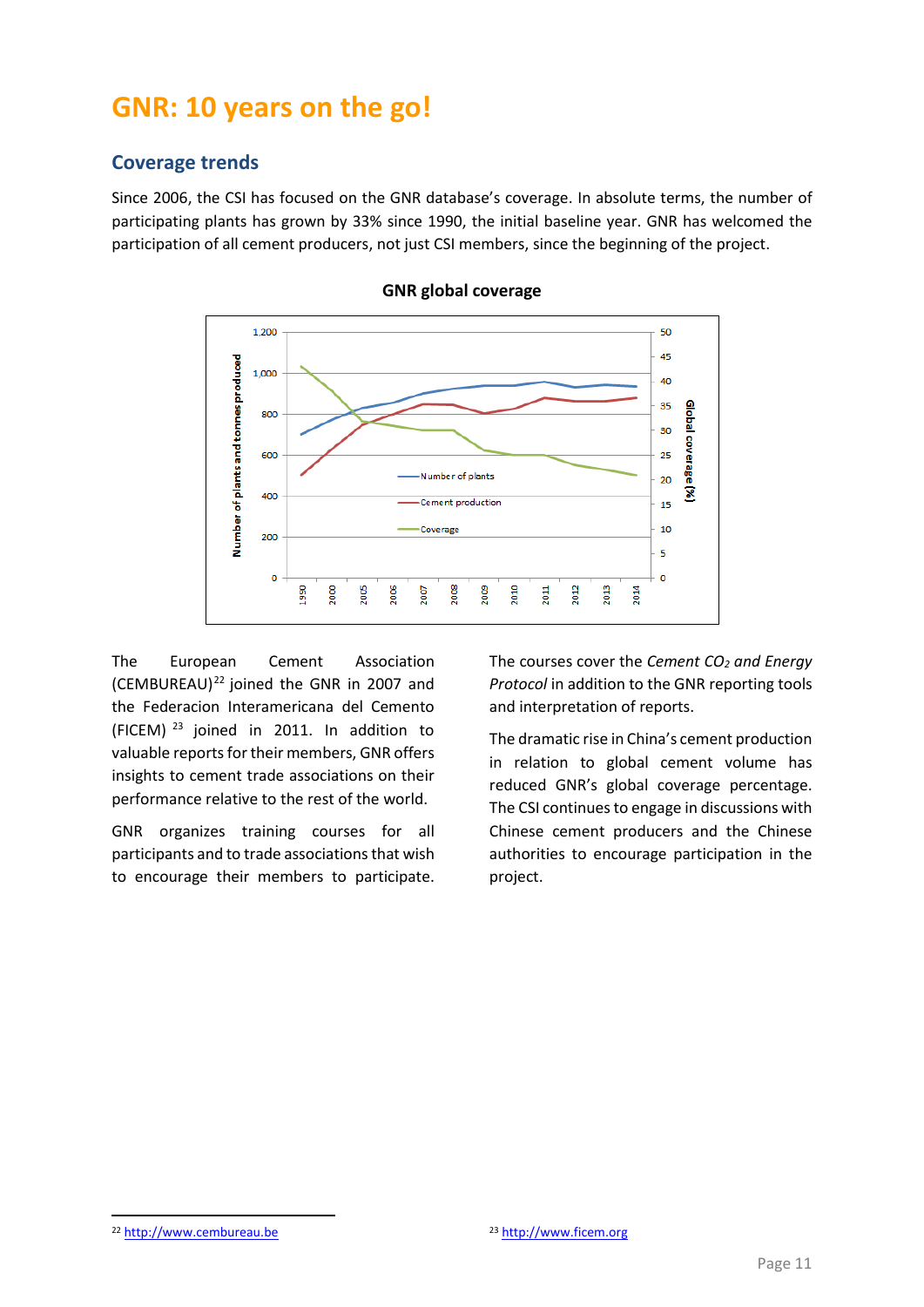### <span id="page-11-0"></span>**GNR results demonstrate the cement sector's achievement**

### <span id="page-11-1"></span>**Energy efficiency**

Within the cement sector, the two most significant uses of energy are kiln fuel to make clinker and electricity to power all drives.



Since 1990, the sector has invested heavily to reduce kiln fuel use. The cumulative frequency diagram (cfd) of global thermal energy consumption shows the impact of the investment at the high-energy-use end of performance. The proportion of clinker produced using more than 4,000 MJ/t has reduced from 38% to only 7%. This transition, at a standard capacity cost of €150 per annualized tonne of clinker, represents an investment of over €30 billion in energyefficient projects by GNR participants.

An effect of the transition to energy efficiency has been the phasing out of the traditional wet process kiln. From 1990 to 2014, wet production by GNR participants fell from 61 million to 16 million tonnes. Wet kilns now operate only to produce niche products, supply small markets or to use very wet raw materials.

It is worth noting that the change in the proportion of clinker made using less than 3,000 MJ/tonne has hardly changed because the most efficient technologies are close to the theoretical thermodynamic limit of energy consumption for cement clinker manufacturing. These technologies have been available since 1980. Such technological barriers push the sector to use lower cost and less carbon-intensive fuels to control kiln fuel costs and to reduce carbon emissions.

Progress has also been achieved in reducing electricity use. The sector has reduced power consumption per tonne of cement by 10% across its spread of performance.

The wide spread of performance is due to the large range of cement product fineness required by concrete makers for the many products their customers need.

The ease of grinding raw materials also drives power consumption: milling hard limestone is harder than milling soft chalk.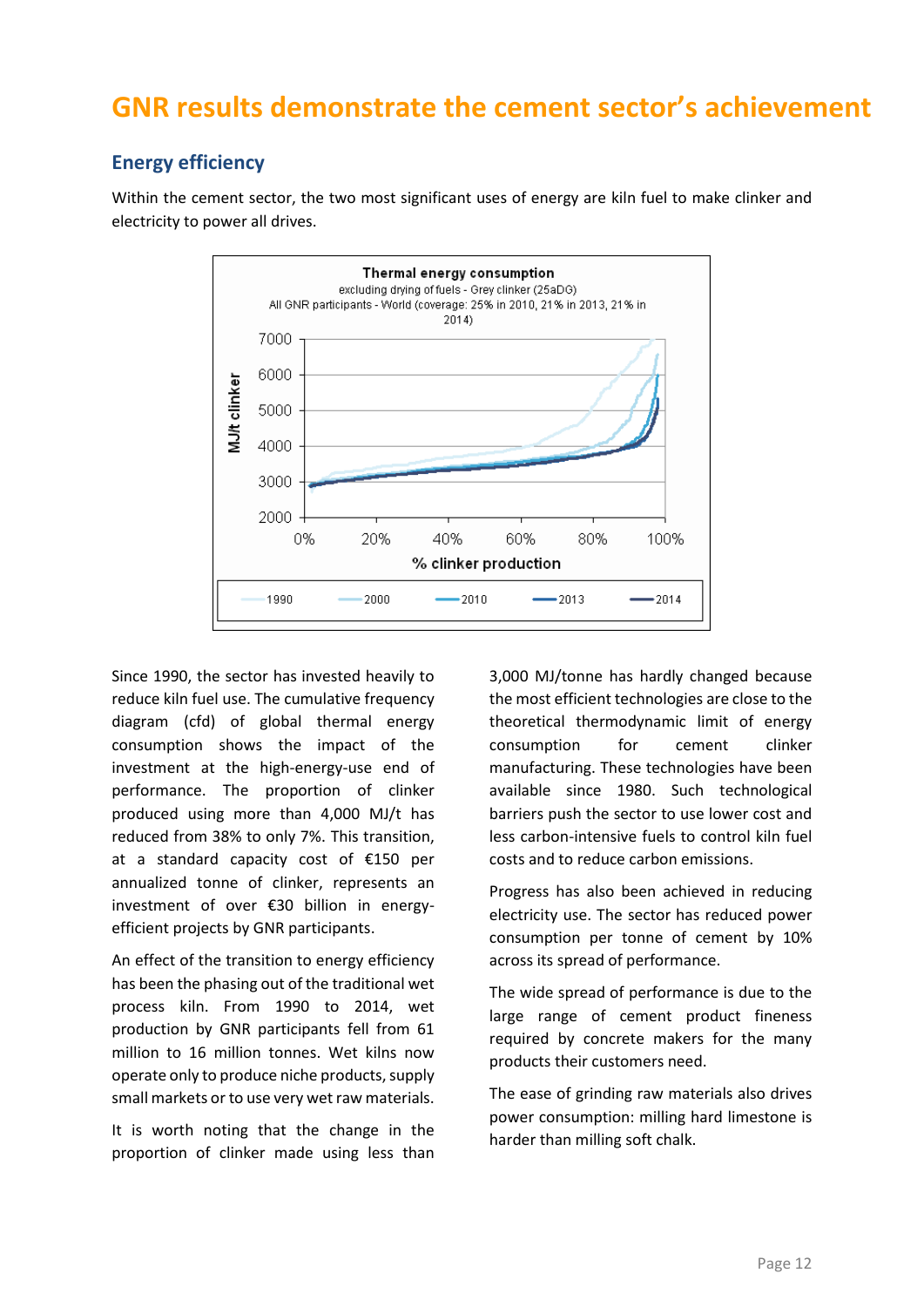

#### <span id="page-12-0"></span>**Alternative fuel use**

The cement sector has traditionally used oil, gas, coal or petcoke as kiln fuel. In recent years, various alternative fuels have emerged as practical, lower cost and less carbon-intensive replacements for conventional fuels. The array of alternative fuels now in use is diverse, ranging from rice husks to fuels recovered from refuse, and to spent solvents from other industry sectors.

The CSI has led change in the sector by publishing the *Guidelines for Co-Processing Fuels and Raw Materials in Cement Manufacturing* (2014)<sup>24</sup> and *Guidelines for the Selection and Use of Fuels and Raw Materials in the Cement Manufacturing Process* (2005). These two publications outline criteria and operational standards for the use of alternative fuels and materials. In 1990, 85% of clinker produced by GNR participants was made using conventional fuels exclusively. By 2014, this had fallen to only 23%.



<sup>24</sup> <http://www.wbcsdcement.org/fuels>

**.**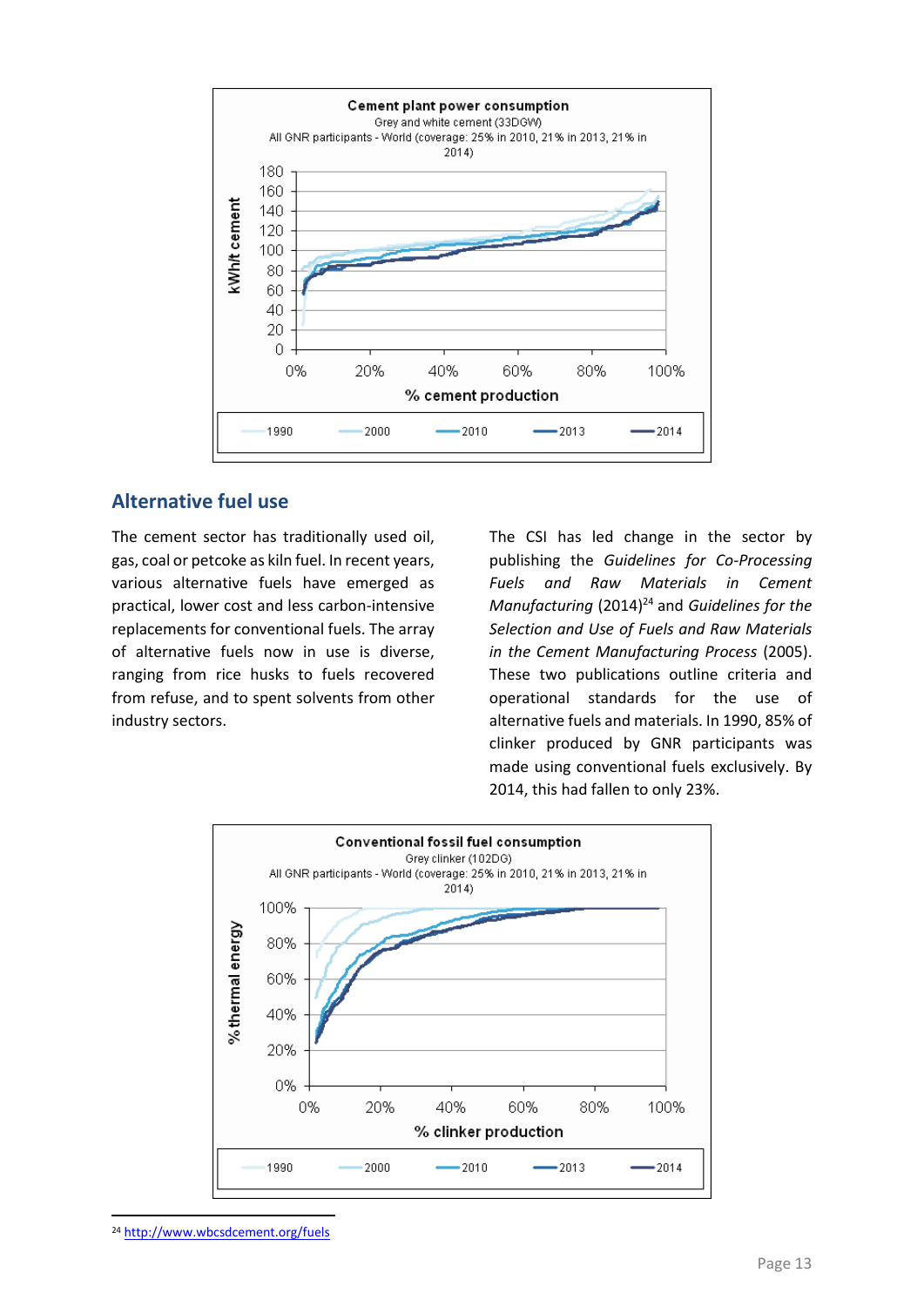Of course, the use of alternative fuels varies around the globe. In some countries, alternative streams are not available. In others, it is difficult to obtain permits for the use of alternatives. These barriers notwithstanding, the use of alternative fuels is one of the important opportunities available to the

The lower carbon intensity of alternative fuels is due to the fraction of biomass and to the higher contribution of hydrogen to the calorific value compared to coal or oil.

cement sector to impact carbon emissions. Using alternative fuels also serves the communities in which plants operate by using waste streams from other industries and indeed from the communities themselves as fuels.

| <b>Region</b>        | % conventional fuel<br>(2014) |
|----------------------|-------------------------------|
| <b>CIS</b>           | 99                            |
| China                | 98.2                          |
| India                | 97                            |
| <b>North America</b> | 85.6                          |
| <b>Brazil</b>        | 85.6                          |
| <b>Europe</b>        | 59.4                          |

| <b>Fuel</b>                   | Carbon intensity (Kg CO2/GJ) | % of carbon as biomass |
|-------------------------------|------------------------------|------------------------|
| Coal                          | 96                           |                        |
| Fuel oil                      | 77.4                         |                        |
| Gas                           | 56.1                         |                        |
| Paper                         | 110                          | 100                    |
| <b>Tires</b>                  | 85                           | 27                     |
| <b>Mixed industrial waste</b> |                              | 40                     |

#### <span id="page-13-0"></span>**Percentage of clinker in cement**

Clinker is the carbon-intensive component of cement. Cement is made by milling clinker with gypsum and other minerals into a fine powder. The other minerals include limestone, blast furnace slag and fly ash.

Reducing the clinker-to-cement ratio is a strong driver of carbon emissions reductions in cement manufacturing.

Since 1990, the mean of clinker use in cements produced by GNR participants has fallen from 83% to 75%. Because of the wide range of cement products, the spread of clinker content is also wide. While the availability of replacement mineral components contributes to this spread, the key factor lies with the

| <b>Mineral</b><br>component | <b>Millions tonnes</b><br>(2014) |
|-----------------------------|----------------------------------|
| Gypsum                      | 38                               |
| Limestone                   | 62                               |
| Pozzalana                   | 16                               |
| <b>Blast furnace slag</b>   | 42                               |
| Fly ash                     | 35                               |
| <b>Others</b>               |                                  |

customs and practices in many countries of adding mineral components to the concrete mixer rather than to the cement mill. In the United States for instance, the mean clinker in cement is 84.5% because all fly ashes and slags are added at the concrete plant.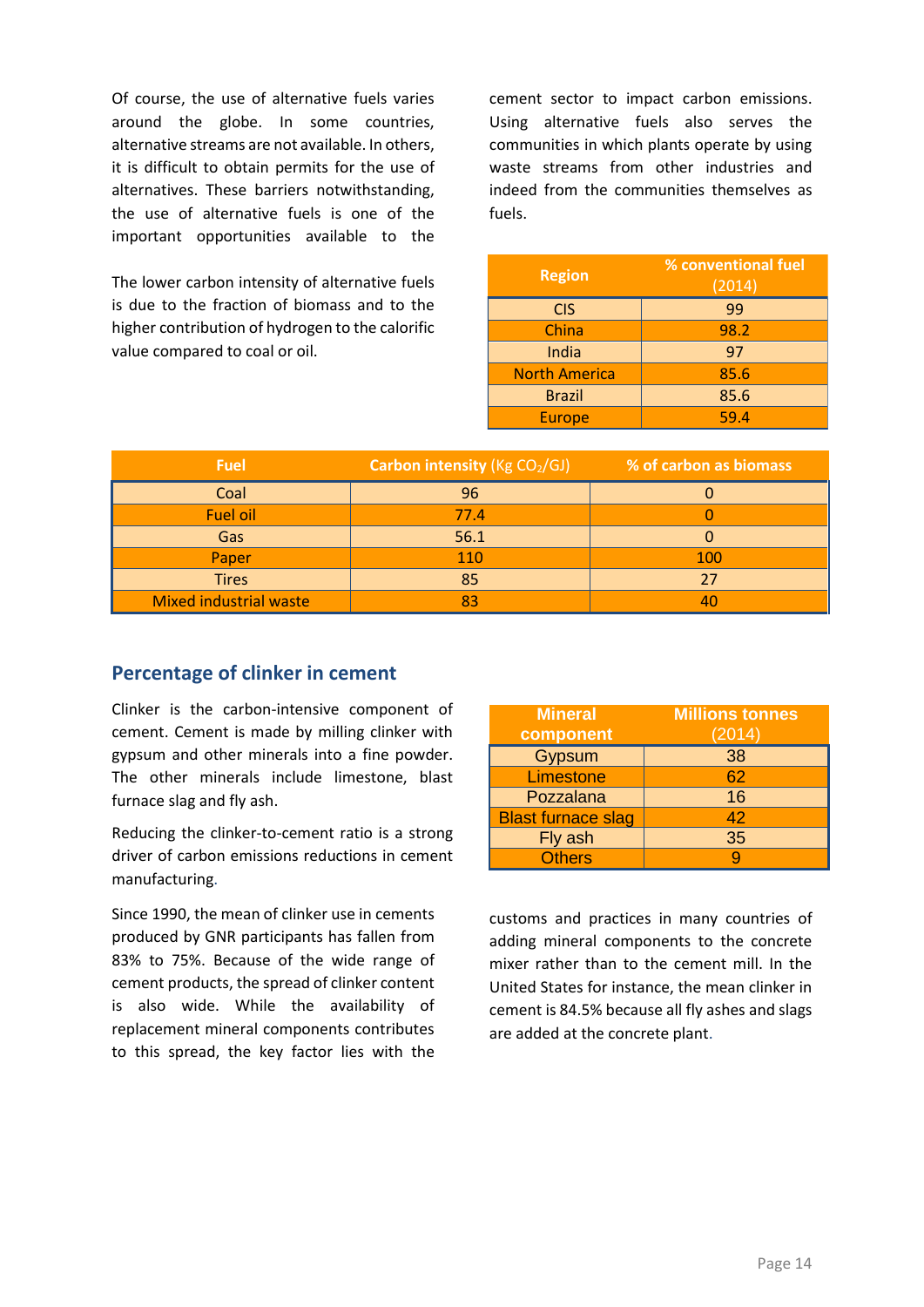

Participants in the GNR use massive volumes of mineral components. Other sectors often control the availability of these minerals. For instance, the phasing out of coal-fired power generation will reduce the volumes of fly ash available and will change the composition of cement.

The mineralogy and reactivity of the clinker is the key enabler of clinker content reductions in cement. Improvements in the chemical stability of kiln feed and the optimization of flame profiles have been the twin drivers of the development of clinker mineralogy allowing for this reduction.

Significant investment in more efficient kilns, higher fossil fuels substitution, increased use of biomass and improved clinker mineralogy, as mentioned above, has allowed the cement industry to continually improve its emissions reductions.



**Gross Kg CO<sup>2</sup> emissions per ton of cementitious products**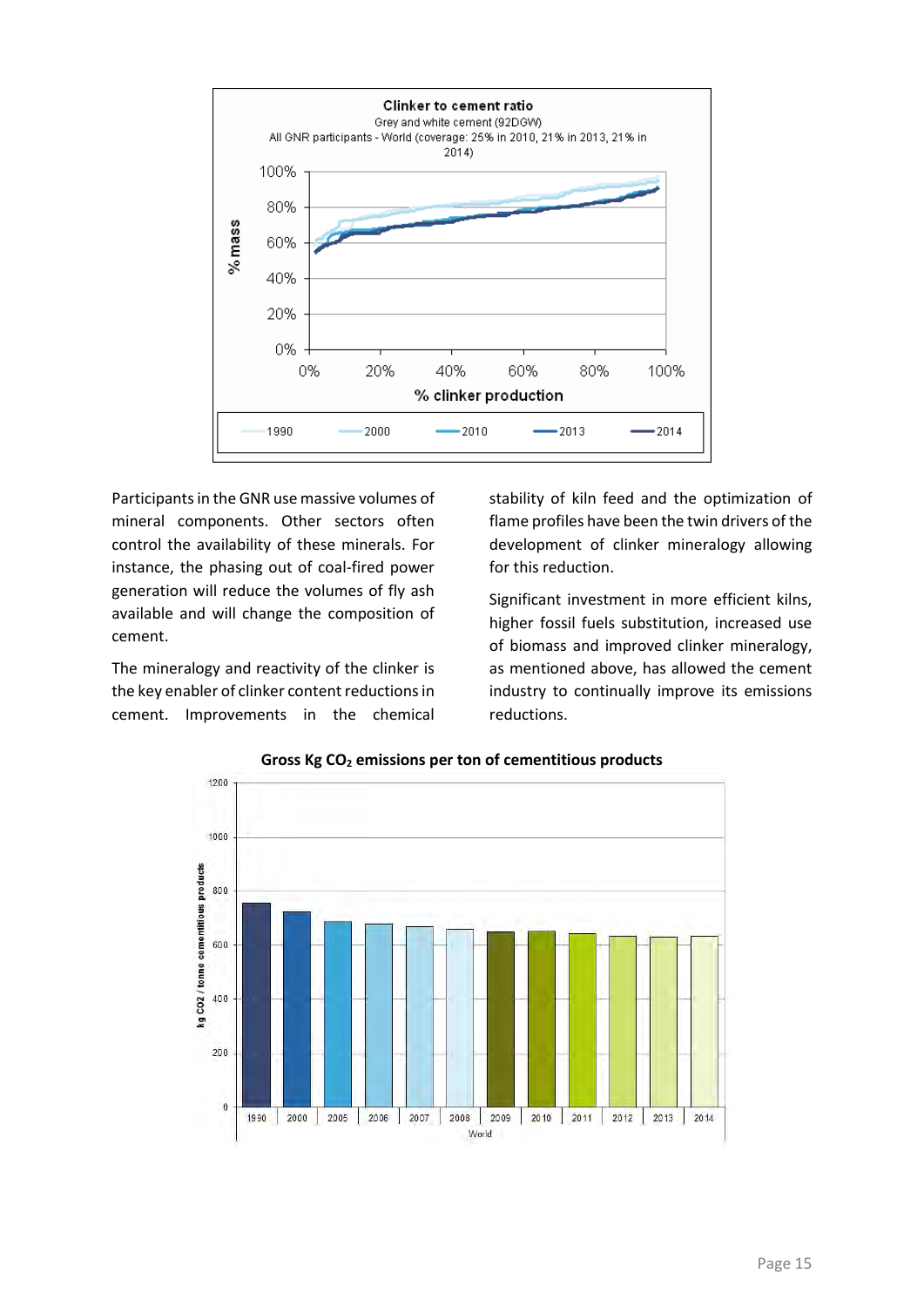### <span id="page-15-0"></span>**GNR: Looking into the future**

### <span id="page-15-1"></span>**The Paris Agreement**



The December 2015 Paris Agreement was a significant watershed moment for the global climate change strategy of States, governments, businesses and stakeholders. The key aim of this UNFCCC accord is the curtailment of the increase in the global average temperature to well below 2°C above pre-industrial levels. Countries ratifying the Agreement will implement national plans to reduce GHG emissions in order to achieve nationally determined contributions (NDCs) $25$ according to the overall UNFCCC program. The regional and national reports from databases like GNR are useful tools for plan design and modelling for NDCs that feature the cement sector.

#### <span id="page-15-2"></span>**Pursuing continuous expansion in coverage**

GNR coverage of regions and countries is robust, with the exception of China, the Middle East and CIS. A key target of the CSI is to

#### <span id="page-15-3"></span>**Addressing other emissions**

Regular queries made to the GNR seek information on other emissions, typically NOx and SOx.

While these emissions are not relevant to climate change, the GNR system offers a well-

enhance the significance of the GNR database in these regions by increasing the participation of their cement facilities.

tested methodology for the collection and reporting of emission data. Therefore, the CSI may consider developing the scope of the database to encompass these other emissions from cement plants in the future.

**.** 

<sup>25</sup> [http://unfccc.int/focus/ndc\\_registry/items/9433.php](http://unfccc.int/focus/ndc_registry/items/9433.php)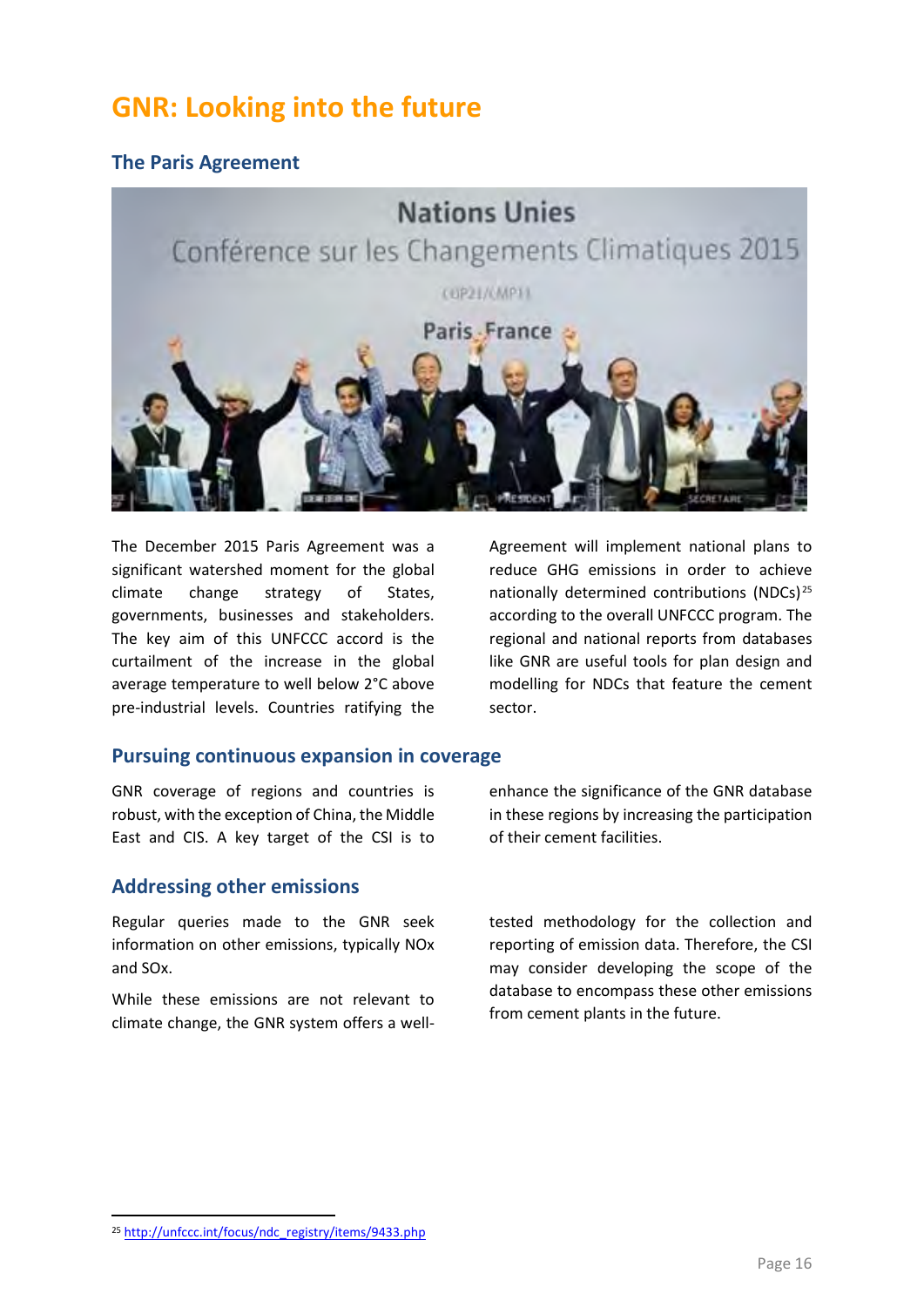## <span id="page-16-0"></span>**Conclusion**

Cement is the key constituent of concrete, which is the second most consumed material on the planet. Modern cement plants have capacities well in excess of 1 million tonnes per year. It requires the equivalent of 60 to 130 kilograms of fuel oil and 110 kWh of electricity to produce one tonne of cement. The cement industry produces 5% of global man-made  $CO<sub>2</sub>$ . Plants in the developing world, where the industry continues to expand and develop new sites, may be cleaner and more efficient than those in the developed world which were built 10, 20 or even 30 years earlier.

Given this backdrop, CSI member companies designed and built the Getting the Numbers Right database in order to help the cement industry and policymakers alike better assess the influence of kiln technology, fuel selection, plant location and other variables on global and regional plant performance and emissions management.

Data is collected by GNR system participants using the CSI-developed *CO<sup>2</sup> [and Energy](http://www.wbcsdcement.org/index.php/en/key-issues/climate-protection/co-accounting-and-reporting-standard-for-the-cement-industry)  [Accounting and Reporting Standard for the](http://www.wbcsdcement.org/index.php/en/key-issues/climate-protection/co-accounting-and-reporting-standard-for-the-cement-industry)  [Cement Industry](http://www.wbcsdcement.org/index.php/en/key-issues/climate-protection/co-accounting-and-reporting-standard-for-the-cement-industry)* (2011). The most recent version includes new indices with data on electricity use in clinker production and on electricity generation using waste heat. The use of the *Cement CO<sup>2</sup> and Energy Protocol* as the basis of the data ensures consistency in both data input and analysis, and thus reliable and broadly applicable output.

The GNR database now covers data up to 2014 (competition law concerns recommend a oneyear time lag in publishing data). It has grown over the years to cover 934 individual facilities producing 889 million tonnes of cement. This represents 21% of global cement production.

The 2014 results show the cement industry maintaining the improvements of recent years. Specific net emissions (discounting the use of alternative fuels) are 19% below 1990 levels. Including the emissions saved by using biomass, participating companies have avoided 110 million tonnes of  $CO<sub>2</sub>$  emissions. This has been achieved through significant investments in more efficient kilns, greater substitution of fossil fuels, increased use of biomass, and improvements in clinker mineralogy, reducing the clinker content of cement.

The CSI has designed the GNR system as an open platform to encourage organizations globally to join and participate, contributing data in order to build the broadest dataset possible for analysis and use. The ultimate goal is to use the database to drive further improvements by the sector—in terms of technologies, sustained energy management and innovation.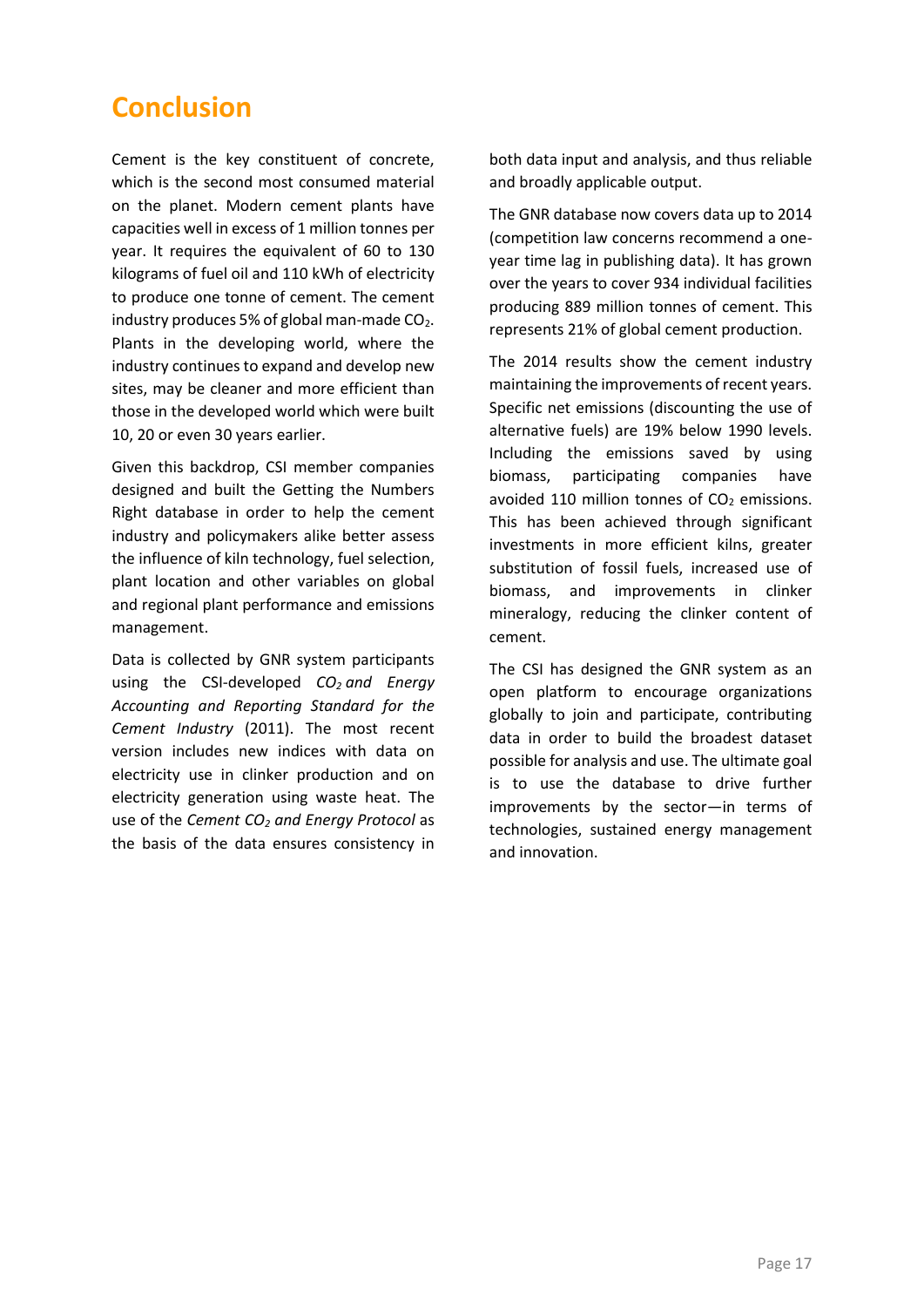# <span id="page-17-0"></span>**Glossary**

| <b>Alternative</b>        | Products of fossil origin used as a source of thermal energy and not classified as                                                                     |
|---------------------------|--------------------------------------------------------------------------------------------------------------------------------------------------------|
| fossil fuels              | traditional fossil fuel. This is mainly fossil waste such as plastics, solvents, waste                                                                 |
|                           | oil, end-of-life tires, etc.                                                                                                                           |
| <b>ASTM</b>               | <b>American Society for Testing and Materials.</b>                                                                                                     |
| <b>Biomass</b>            | Products from biogenic origin used as a source of thermal energy, including from                                                                       |
|                           | animal or plant origin. This is mainly waste from agriculture, forestry, biological                                                                    |
|                           | waste water treatment and agro-industry.                                                                                                               |
| <b>Cement</b>             | The finished product of the cement plant delivered to the customer, obtained by                                                                        |
|                           | grinding clinker together with various mineral components such as gypsum,                                                                              |
|                           | limestone, blast furnace slag, coal fly ash and natural volcanic material. While                                                                       |
|                           | cement qualities are defined by national standards (such as the European CEN and                                                                       |
|                           | American ASTM standards), there is no worldwide harmonized definition of or                                                                            |
|                           | standard for cement. In the Cement $CO2$ and Energy Protocol and the GNR                                                                               |
|                           | database, "cement" includes all hydraulic binders that are delivered to the final                                                                      |
|                           | customer, i.e., including all types of Portland, composite and blended cements                                                                         |
|                           | plus ground granulated slag and fly ash delivered to the concrete mixers, but                                                                          |
|                           | excluding clinker. The precise definition of cement in this context is according to                                                                    |
|                           | section 6.3 of the Cement CO <sub>2</sub> and Energy Protocol.                                                                                         |
| <b>CSI</b>                | <b>Cement Sustainability Inititave</b>                                                                                                                 |
| <b>Cementitious</b>       | Total of all cements and clinker produced by a cement company, excluding the                                                                           |
| products                  | clinker purchased from another company and used to make cement. The precise                                                                            |
|                           | definition of cementitious product in this context is according to section 6.2 of the                                                                  |
|                           | Cement CO <sub>2</sub> and Energy Protocol. Cement is equal to cementitious product when                                                               |
|                           |                                                                                                                                                        |
|                           |                                                                                                                                                        |
|                           | the net balance of clinker sold and purchased is neutral (at the corporate level).                                                                     |
| <b>CEN</b>                | European Committee for Standardization, Comité Européen de Normalisation.                                                                              |
| <b>Clinker</b>            | Intermediate product in cement manufacturing and the main substance in                                                                                 |
|                           | cement. Clinker is the result of calcination of raw materials in the kiln.                                                                             |
| <b>Climate</b><br>neutral | $CO2$ emissions that are equal to the amount of $CO2$ absorbed from the                                                                                |
|                           | atmosphere during the growth of biomass.                                                                                                               |
| <b>Company</b><br>level   | Used for the performance indicators for cement or cementitious product at the                                                                          |
|                           | level of a company, possibly including several clinker and/or grinding installations,                                                                  |
| Gross CO <sub>2</sub>     | for the production of cement or cementitious products.                                                                                                 |
| emissions                 | All direct $CO2$ emissions (excluding on-site electricity production) excluding $CO2$<br>emissions from biomass, which are considered climate neutral. |
| <b>Installation</b>       | Used for any performance indicator, excluding cement or cementitious product,                                                                          |
| or plant level            | at the level of an individual installation for the production of clinker and/or                                                                        |
|                           | cement.                                                                                                                                                |
| Net CO <sub>2</sub>       | Gross CO <sub>2</sub> emissions minus emissions from alternative fossil fuels.                                                                         |
| emissions                 |                                                                                                                                                        |
| <b>System limits</b>      | Direct CO <sub>2</sub> emissions related to the production of clinker and cement according                                                             |
| of CO <sub>2</sub>        | to the Cement CO <sub>2</sub> and Energy Protocol, excluding emissions from on- and off-                                                               |
| emissions                 | site electric power production.                                                                                                                        |
| <b>Traditional</b>        | Fossil fuels defined by the Intergovernmental Panel on Climate Change (IPCC)                                                                           |
| fuels                     | guidelines, mainly including: coal, petcoke, lignite, shale, petroleum products and                                                                    |
|                           | natural gas.                                                                                                                                           |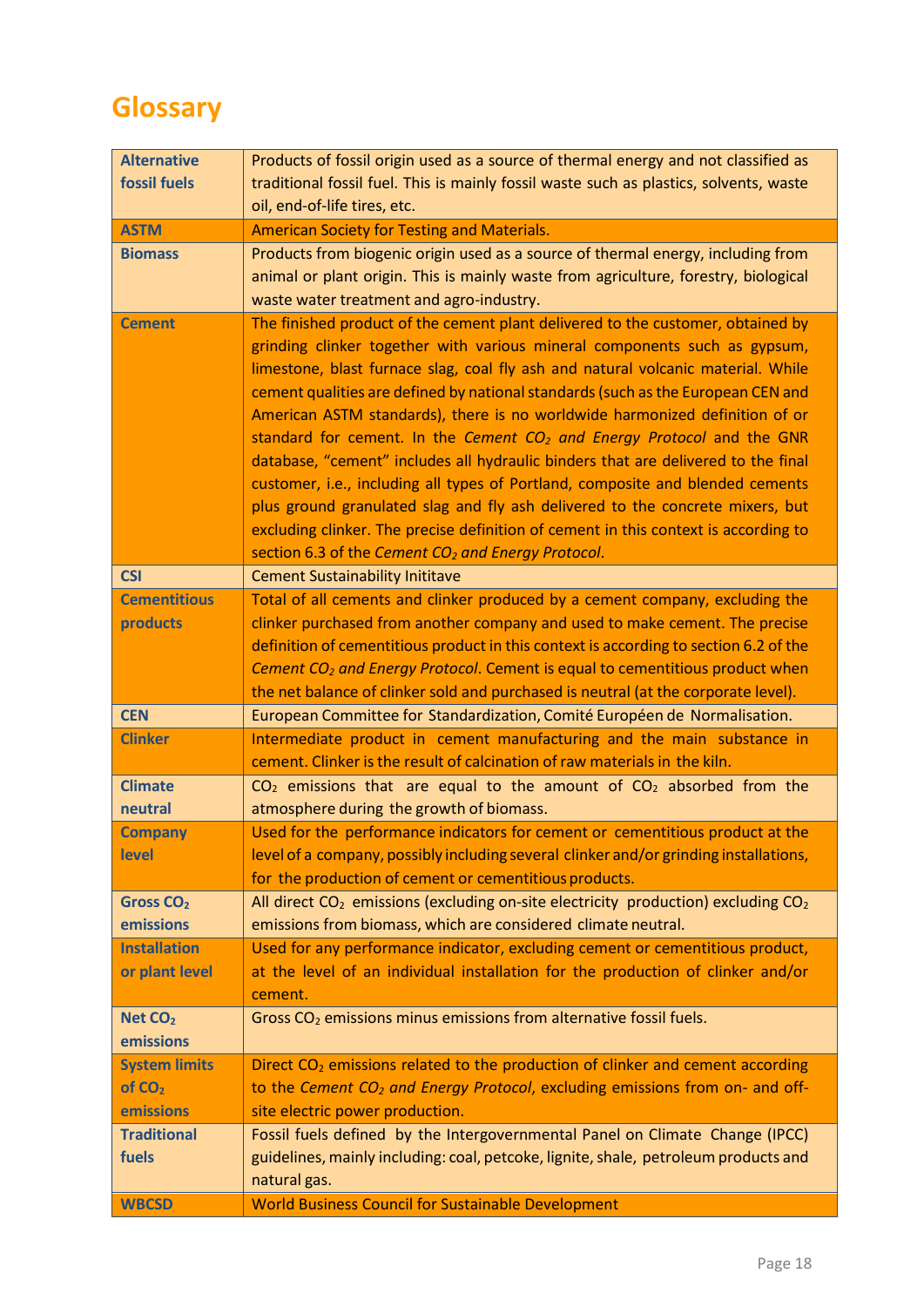## <span id="page-18-0"></span>**References and resources**

#### **All CSI publications are available at [www.wbcsdcement.org/publications](http://www.wbcsdcement.org/publications)**



 *Battelle Scoping Study Battelle: Towards a sustainable cement industry* (2002) – study made on behalf of the WBCSD



Cement Technology Roadmap 2009 s up to 205

**Tracking Industrial Energy Efficiency and** CO<sub>2</sub> Emissions

**OF** management

**Liea** 

 *CO<sup>2</sup> and Energy Accounting and Reporting Standard for the Cement Industry* (v3.0, 2011)

 *Cement Technology Roadmap: Carbon emissions reductions up to 2050*  (2009) – details available a[t www.wbcsdcement.org/technology](http://www.wbcsdcement.org/technology)

 International Energy Agency's (IEA) *Tracking Industrial Energy Efficiency and CO<sup>2</sup> Emissions* (2007) – [www.iea.org/publications/freepublications/publication/tracking\\_emissions.pdf](http://www.iea.org/publications/freepublications/publication/tracking_emissions.pdf)